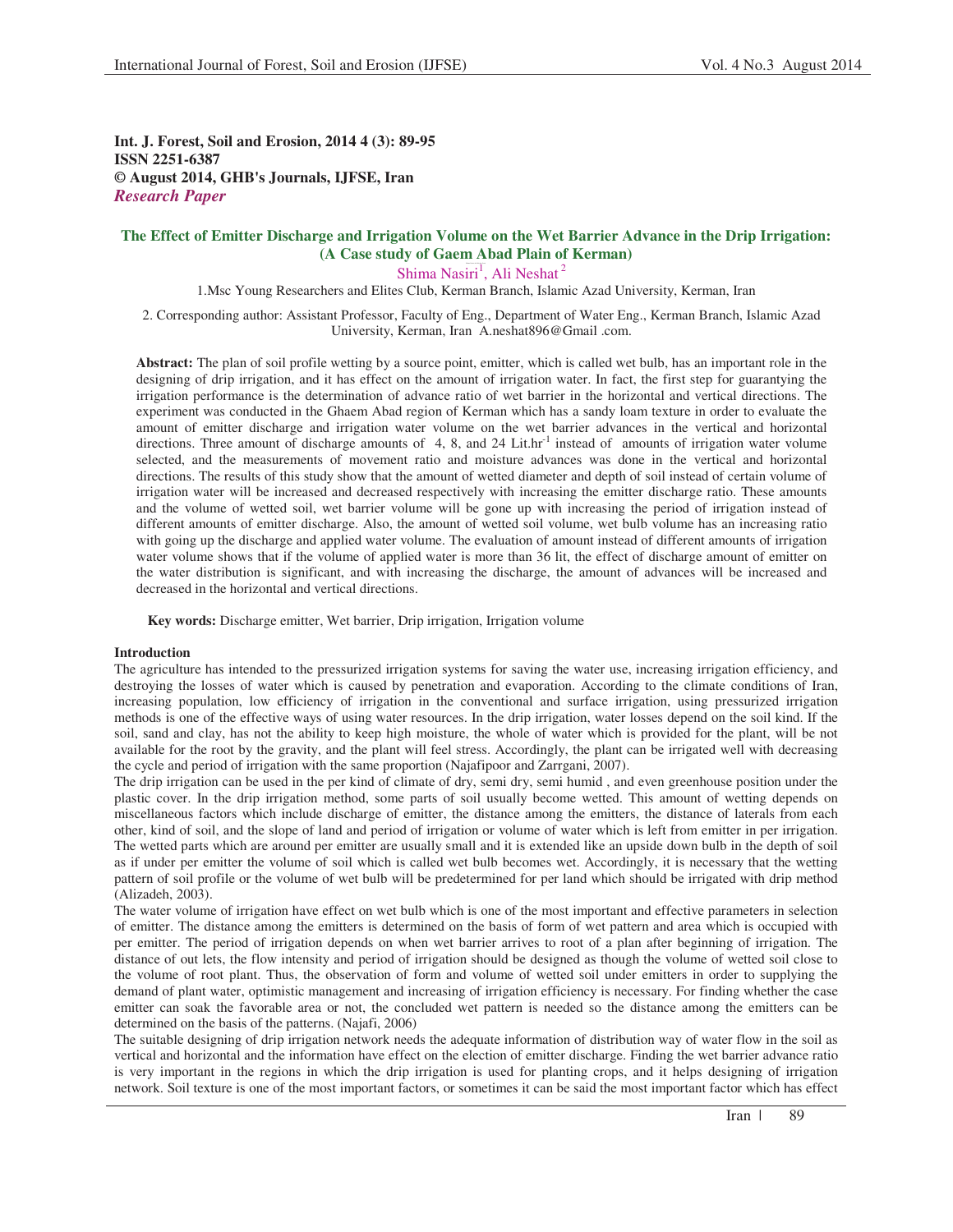on the wet bulb shape in the designing of drip irrigation. The wet bulb has many differences from a soil to another soil. Moreover, the formation of wet bulb depended on the amount of clay or sand in the soil texture so that it is long and thin in a sandy soil, and small and wide in a clay soil (Najafi, 2006).

In the drip irrigation systems, the simple farm experiment is the most reliable way for determining the ratio of wet barrier advance or wet bulb shape which depends on the different factors such as texture and layering of soil, the intensity of water distribution, applied water volume, the distance between the emitters, initial soil moisture and slip line. (Haghighati, 1995)

Many researchers have studied dimensions of wetted plan of soil in the drip irrigation, determination of moisture plan shape and the distance which is between the emitters.

Ekramnia (1995), his evaluation about different kinds of emitters shows that the movement is function of gravity force in the sandy soil, but the main factor of determination of wet bulb of soil is capillarity force in the clay soil. Furthermore the wet bulb is vertical and thin in the clay soil and it is a small or big semi sphere whose center is under the emitter.

Hachoom (1973), has studied the effect of the equal volume of water irrigation on the wet barrier which is issued from the source point ; and it was observed that increasing in intensity of flow causes increasing in the wetted area and decreasing in depth of wetted soil. Also, the plan of soil wetting looks semi ellipse form for per emitter in the every time.

Root(1974), according his studies moisture distribution from a point source, it has seen that if the used water volume for the sandy soil is less than 95lit, the wet barriers has nearly a sphere form, but the vertical movement of water is more than horizontal movement for more than 95 lit .Also, he mention that the total volume of wetted soil is more the function of applied water than the period of used water.

Rahimzadegan (1977) has studied the movement of water under a point source, and he concluded that the capillarity force controls the wetting plan when the irrigation begins. Also, the effect of gravity force will be increased with increasing the depth wetting. The wet barrier moves in the depth direction with low discharges, and it moves horizontally with more discharges. Moreover, the severity of horizontal movement is more than vertical movement for all of performed discharges when the flows begin, but the severity of two movement will decreased with passing the time. Furthermore, the wet barrier advance would not halt, and the vertical movement is more than horizontal one when the irrigation stops.

Clark et al (1993), according to his studies on the sandy soil concluded that the ratio of horizontal movement of water with the application of 1.5 to 1.9 lit.h<sup>-1</sup> discharge varies from 15.5 to 20 cm in these kinds of soil.

Ali khan et al (1996), studied the distribution of water in profile soil under a drip point, and they concluded that the ratio of wet barrier advance changes with changing discharge of emitter and the water volume of irrigation as if in less discharges the depth of wet barrier became more wetted and in more discharges, the horizontal movement increase and the depth of penetration is reduced.

Alqinna and Abuawwad (2001) studied the effect of superficial crust on advance of moisture barrier instead of applied different amounts of water from a source in drip irrigation and they presented equations for horizontal and vertical advance of wet barrier. They saw that increasing in amount of discharge increase the ratio of horizontal movement of water, but vertical advance of water decrease significantly because of surface crest which contribute to decrease of amount of penetration. The distance of emitters in the soils which are faced to surface crest usually should be wider than distance of emitters in the soil without crest instead of one kind of soil and certain ratio of discharge.

Thorburn et al (2003), concluded that among the distance of drip irrigation, the ratio of flow, the wet characteristics of soil and period of irrigation should be a harmony in the drip irrigation for improvement of efficiency of consumption water and mineral material

Acer et al (2009), examined the effect of discharges: 2 and 4 lit per hour on amount of vertical and horizontal advance of wet barrier in the soil which have loamy- sand soil and they saw that different values of discharge of emitter have no significant impact on horizontal and vertical movement on the wet barrier ,but the application of different values of water has significant effect on vertical movement of wet barrier; also, increase of water irrigation volume cause the growth of vertical movement. Consequently, increase of applied water volume and discharge of emitter provide the maximum wetted volume of soil.

In this research, the effect of amount of emitter discharge and irrigation water volume on the horizontal movement of wet barrier inside of the soil profile which is sandy loam under the emitter was evaluated. Finally, the results were presented.

# **Material and Methods**

The available research was done on July of 2010 on a soil which has sandy- loam texture around the city of Kerman and GHAEME ABAD region that has  $57^0$ ,  $07'$  eastern longitude and  $30^\circ$ , 18' northern latitude. The climate of this region which has 140 mm average annual rainfall and the average of temperature on Jul is  $28^\circ$ c, is dry. In order to achieving soil texture which has effect on developing of wetted pattern, making samples from soil in different depths was done. The conclusions of measurement of texture percent of soil and physical and chemical characteristics of soil which is under study are collected. (Table1)

**Table1**. The result of the measurement of soil particle percent and physical properties of the soil

| The depths of |               |                 |                 |              | The ratio of |              | PH |        |
|---------------|---------------|-----------------|-----------------|--------------|--------------|--------------|----|--------|
| making        | Sand          | Clay            | Silt            | Soil texture | sodium       | $pb$ (gr/cm) |    | EC     |
| samples       | $\frac{1}{2}$ | $\frac{(0)}{0}$ | $\frac{(0)}{0}$ |              | absorption   |              |    | (ds/m) |
| )cm(          |               |                 |                 |              | (SAR)        |              |    |        |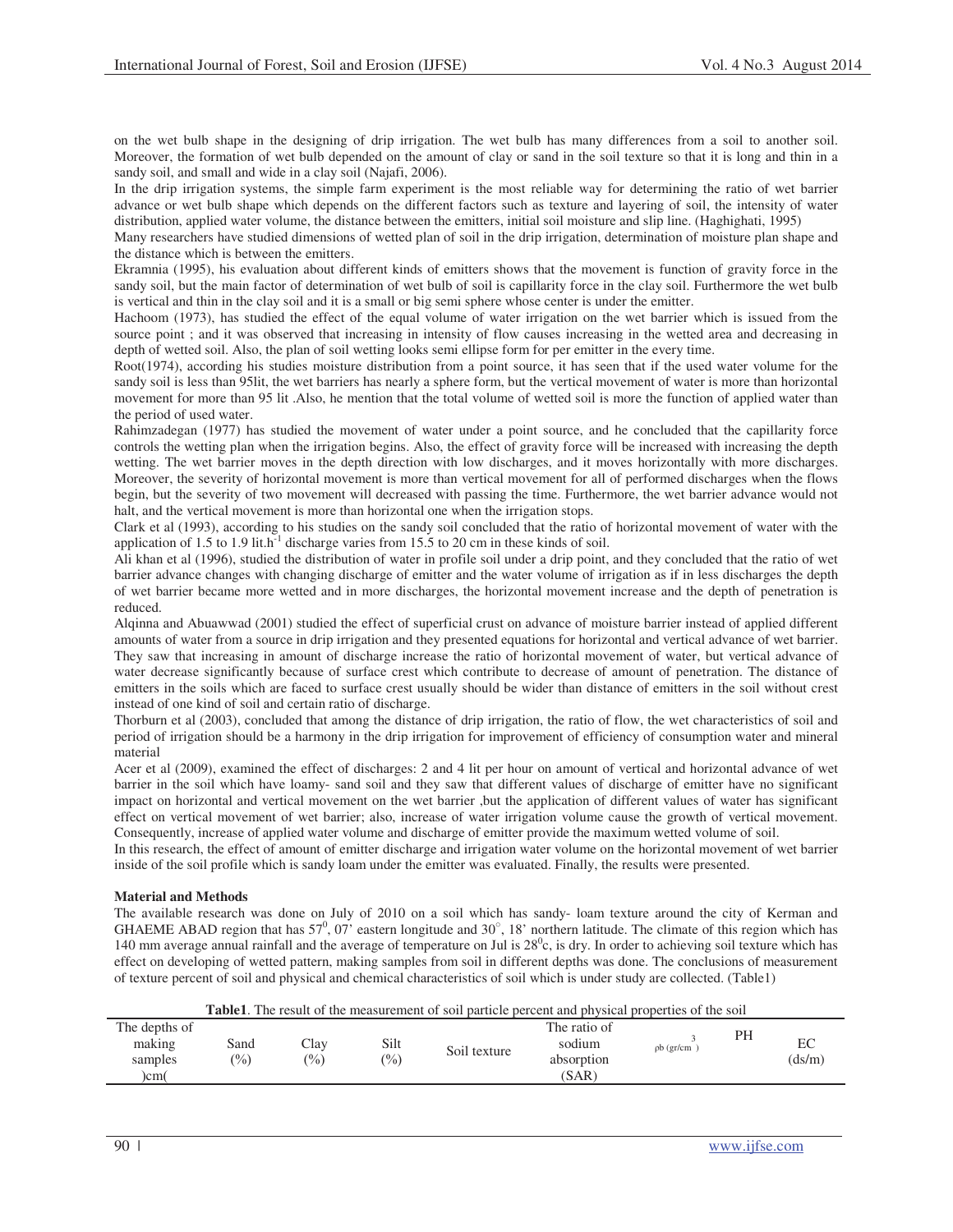| $0 - 30$   | 65.6  | 8.60  | 25.80 | Sandy-loam | 8.07  | 1.73 | 8.09 | .92   |
|------------|-------|-------|-------|------------|-------|------|------|-------|
| $30 - 60$  | 54.00 | 17.40 | 28.60 | Sandy-loam | 8.76  | 1.70 | 7.88 | 5.30  |
| $60 - 90$  | 50.00 | 11.00 | 39.00 | loam       | 12.85 | 1.72 | 7.70 | 10.73 |
| $90 - 120$ | 71.00 | 5.00  | 24.00 | Sandy-loam | 10.67 | 1.75 | 7.66 | 8.15  |

Firstly, three kinds of the emitters with the discharges of 4, 8, 24 Lit.hr<sup>-1</sup> were chose, and they are located on the pipes with the certain distances in the case position after the preparation and leveling of soil surface and installation of pipes were conducted. Then, a suitable period with per discharge was selected, and the flounce of stream was done.

After finishing of period of irrigation of per series of emitters, the flounce of that bifurcation broke off. After passing 24 hours from interruption of flow that the gravity water was existed, the soil moisture arrived in the farming capacity (Fc) and the measurement of ratio of horizontal and vertical movement of wet barrier in the profile soil was done as thought with creating a vertical cut from the installation of the emitter to the end of wet bulb.

As the amount of initial moisture of soil is one of the factors which effect on the shape of wet bulb in the different depths of soil making sample was done before the beginning of experiment in the per step and the amount of primary moisture determined in the laboratory. If the amount of initial moisture became more as possible as, the movement of water in the soil becomes less, and the different between the initial moisture of soil and the moisture which is created by the irrigation in per step of experiment become difficult, so they are not spreadable. The result of measuring moisture showed that the moisture of the soil was significant and it can be avoided.

Finally, the amount of depth and maximum diameter of wet bulb instead of different performance were chose for the next steps of research.

# **Results and Discussions**

Before the evaluation of emitter discharge effect on the water distribution in the vertical and horizontal directions, drawing of final limit and development of moisture plans instead of different periods of irrigation, it is necessary to evaluate the variation of vertical and horizontal movement of wet barrier instead of different periods for the emitter performance for the discharge of 4, 8, and 24 Lit.hr<sup>-1</sup>. Then the linear equations which have the best fitting on the whole of data instead of per discharge were extracted, and in the next step, the equations were assessed.

The all of these steps were conducted in a separate research after the vertical and horizontal movements of moisture in the soil were measured and the required data were collected. Then the statically calculations were done, and the results of the research were used as required as in this research. The achieved parameters and equations are shown in Table 2.

The moisture plans will be determined as the movement of water into the depth of root and horizontally. In this study, the maximum horizontal advance of wet barrier and vertical movement of wet barrier under the point source were shown with  $D_f$ and  $Z_f$  respectively. After the equations instead of different period of irrigations for per amount of discharge were achieved, the impact of emitter discharge on the water distribution in the horizontal and vertical directions was assessed. First of all, the constant volume of water irrigation were chose, and the impact of increasing discharge from 4 to 8 and 24 lit.hr<sup>-1</sup> was evaluated. The amount of elected period and irrigation water volume for the selected discharges were shown in Table3.

 The variation of vertical and horizontal wet barrier water volume of 48, 72, and 96 lit were assessed, and the results are gathered in the Figure of 1,2and 3.

As it was shown in the Figure1, instead of applied water volume of 48 lit, maximum horizontal movements which is about 126 cm belongs to the emitter with the discharge of  $24$  Lit.hr<sup>-1</sup>.

Also, maximum vertical movement which is about 42 cm under the emitter belongs to the emitter with the discharge of 4lit.hr<sup>-1</sup>.

According to the Figure 2, instead of applied water volume of 72 lit the maximum horizontal and vertical movements which are 135 and 56 cm respectively; belongs to the emitters with discharges of 24 and 4lit.hr<sup>-1</sup> respectively.

In the Figure 3, the trend has continued as instead of 96 lit applied water volumes, the maximum movement on the soil surface and vertical movement which are about 144 and 72 cm respectively belong to the emitters with discharges of 24 and 4lit.hr<sup>-1</sup> respectively. On the basis of assessment of the equations instead of different volumes of water irrigation, it was seen that if the applied water volume was more than 36 lit, the impact of emitter discharge on the water distribution is significant, and whenever the discharge goes up, the movement ratio in the horizontal and vertical movement decrease. Accordingly, resulted equations were suitable instead of certain period of emitter performance so that the verification of the results will be proved. Hence, the period of irrigation for per kind of the emitter should be according to fourth row of Table 2.

**Table2**. The vertical and horizontal advance equations of wet barrier instead of different periods

|         | Vertical advance        | Horizontal advance      |      |
|---------|-------------------------|-------------------------|------|
| lit/hr) | Equation of wet barrier | Equation of wet barrier | (hr) |
|         |                         |                         |      |
|         |                         |                         |      |
|         |                         |                         |      |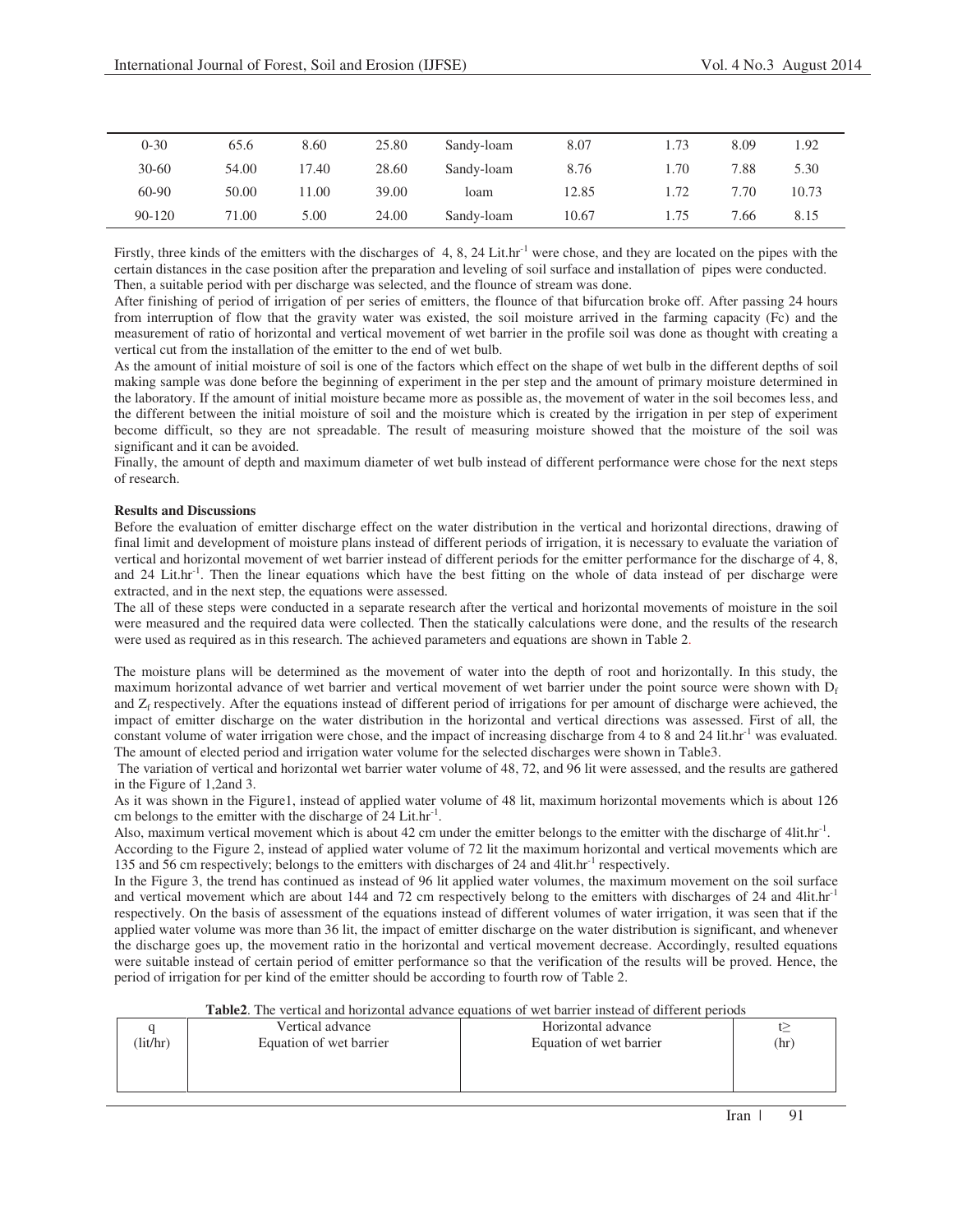|    | $Z_t = V \cdot V e^{t \cdot V \cdot V} = 1.11$                                                                                                                                                                                                                                                                                                                                                                                                                                            | $D_r = \ell \wedge \ell \Upsilon e^{i \omega \pi \wedge \epsilon} r = 1.11$ Y   | t $\geq$ 9   |
|----|-------------------------------------------------------------------------------------------------------------------------------------------------------------------------------------------------------------------------------------------------------------------------------------------------------------------------------------------------------------------------------------------------------------------------------------------------------------------------------------------|---------------------------------------------------------------------------------|--------------|
|    | $Z_f = \text{YY} \cdot \text{V} \cdot \text{V} \cdot \text{V} \cdot \text{V} \cdot \text{V} \cdot \text{V} \cdot \text{V} \cdot \text{V} \cdot \text{V} \cdot \text{V} \cdot \text{V} \cdot \text{V} \cdot \text{V} \cdot \text{V} \cdot \text{V} \cdot \text{V} \cdot \text{V} \cdot \text{V} \cdot \text{V} \cdot \text{V} \cdot \text{V} \cdot \text{V} \cdot \text{V} \cdot \text{V} \cdot \text{V} \cdot \text{V} \cdot \text{V} \cdot \text{V} \cdot \text{V} \cdot \text{V} \cdot$ | $D_{\rm f} = \circ 1$ . Alg $\cdot \cdot$ <sup>y</sup> $r = \cdot$ , 11 $\circ$ | t $\geq 4.5$ |
| 24 | $Z_f = \mathbf{Y} \wedge \cdot \mathbf{Y} e^{\mathbf{Y} \cdot \mathbf{Y} \cdot \mathbf{Y} t} r = \cdot \mathbf{X} \cdot \mathbf{Y}$                                                                                                                                                                                                                                                                                                                                                       | $D_f = W \cdot \xi e^{i\pi W t}r = 0.111$                                       | t $\geq$ 1.5 |

On the basis of the case Figs, the moisture plan being stretched in the upper half in the comparison with horizon in the comparison with lower half as the maximum horizontal movement was done in the depth of 10 to 30 cm. The cause of this issue comes back to the soil texture.

According to the results of sampling from the sail up to the depth of 120 cm, the soil texture was sandy-loom, and on the basis of Table 1, if the depth of the soil increases, the percent of clay will be decreased, and the percent of sand will be increased so, firstly the shape of the wet bulb has a more wetted width, and if the depth goes up, the ratio of the width has decreased, and the depth of movement will be increased.

Li et al (2004), Al-qinna and Abu-Awwad (2001), got the same results with the application of water volume of irrigation 6 and 24 lit respectively.

**Table3**. The irrigation volume instead of different periods of per emitter performance

| q              | t              | $V_w$ |
|----------------|----------------|-------|
| (lit/hr)       | (hr)           | (lit) |
|                |                |       |
| 4              | 4              | 16    |
| 4              | 8              | 32    |
| 4              | 12             | 48    |
| 4              | 16             | 64    |
| $\overline{4}$ | 20             | 80    |
| $\overline{4}$ | 24             | 96    |
|                |                |       |
| 8              | $\mathfrak{2}$ | 16    |
| 8              | $\overline{4}$ | 32    |
| 8              | 6              | 48    |
| 8              | 8              | 64    |
| 8              | 10             | 80    |
| 8              | 12             | 96    |
| 24             | 1/5            | 36    |
| 24             | 3              | 72    |
| 24             | 4/5            | 108   |
| 24             | 6              | 144   |
| 24             | 7/5            | 180   |
| 24             | 9              | 216   |



**Figure1**. The comparison of profile variation of moisture plan, the applied water volume of 48lit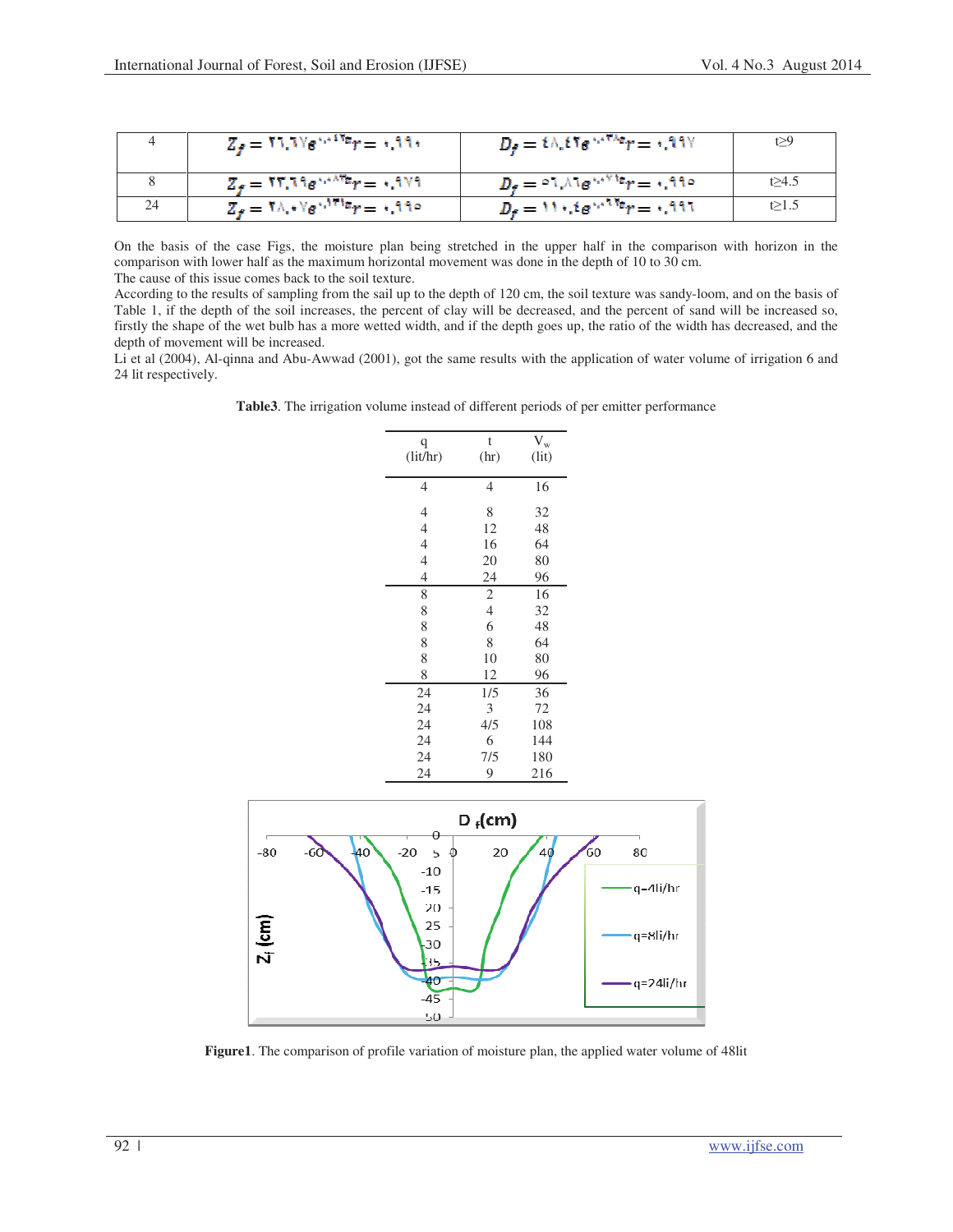

**Figure2**. The comparison of profile variation of moisture plan, the applied water volume of 72lit.



**Figure3**. The comparison of profile variation of moisture plan, the applied water volume of 96lit.



**Figure4**. The comparison of profile variation of moisture plan in the different emitters (The period performance of 4hr)

In order to evaluate the effect of discharge and applied water volume on the distribution of wetting plan of the emitters in the horizontal and vertical directions, three period of performance of 4, 8, and 12 hour were selected for the emitters. Also, the variation of moisture advance in the horizontal and vertical direction was assessed Figure 4, 5, and 6.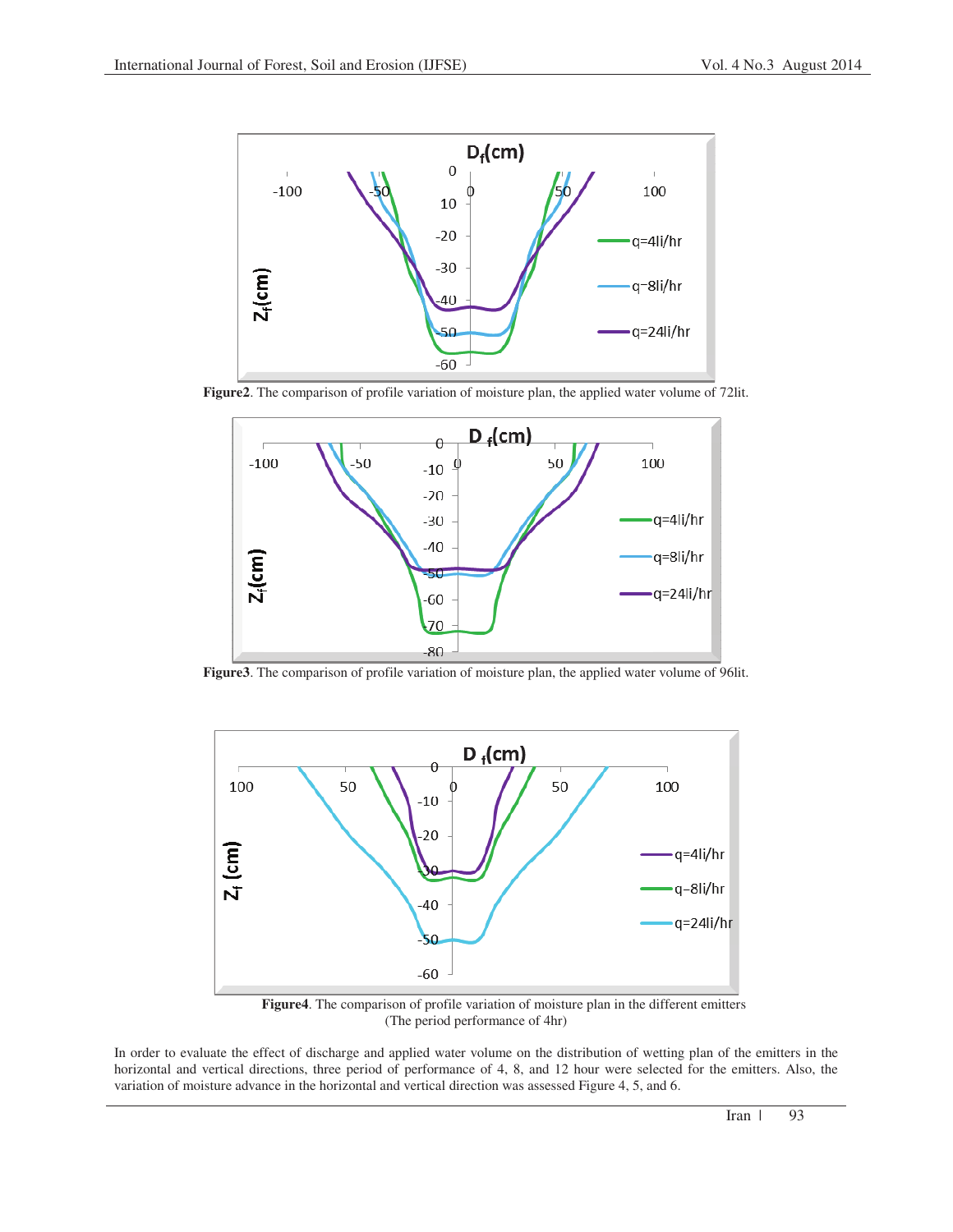According to the Figs 4,5and6, it is seen that the wetting plan of soil was the same nearly for three amounts of emitter discharge and the expansion of wet bulb is more in the emitters with higher amount of discharge and applied volume. On the basis of the Figs4, 5 and 6 the different of advance is insignificant in the horizontal and vertical directions with the emitters of 4 and 8 lit.hr-<sup>1</sup>, but the difference becomes more with the emitters of 24 lit.hr<sup>-1</sup>.

It is noticeable that the trend has continued with increasing the period of emitter performance. According to the Figs 4, 5, and 6 which include the drawing of lines of co-moisture for different discharges in the different periods, it is seen that with increasing period, the plan of lines of co-moisture is expanded. Moreover, with passing the time from the beginning of irrigation, the plan of moisture advance which belong to the discharges of 4, 8 lit.hr-1, are closer to the each other's. Alikhan et al (1996) and Rahimzadegan (1997), achieved the same result in this field.

# **Conclusion**

According to this study which is on the basis of field trials, the advance ratio of wet barrier is really important, and it helps designing of irrigation network. If the dimensions of wet bulb are determined, the maximum diameter of wetting with considering the applied discharge amount instead of different periods of irrigation can be determined.

 Finally on the basis of the area which is wetted by the emitter with the certain discharge, the best distance between the emitters can be determined and the amount of wetted depth of wet bulb instead of different amounts of discharge which are under the experiment can be achieved instead of different periods of irrigation. It was concluded that instead of a constant volume of water irrigation, if the amount of discharge increase from the 4 to 8 and 24lit.hr<sup>-1</sup>, the wetted diameter and depth of soil will be increased and decreased respectively.

Also, if the period of irrigation instead of different amounts of discharge is gone up, the dimensions of wet bulb and in conclusion the volume of wetted soil become increased.

Moreover, if the discharge and applied volume of water increase, the ratio of wetted volume of soil wet bulb volume has an increasing ratio and the case water volume distribute in the less time in proportion to the emitter with less discharge.



**Figure5**. The comparison of profile variation of moisture plan in the different emitters (The period performance of8hr)